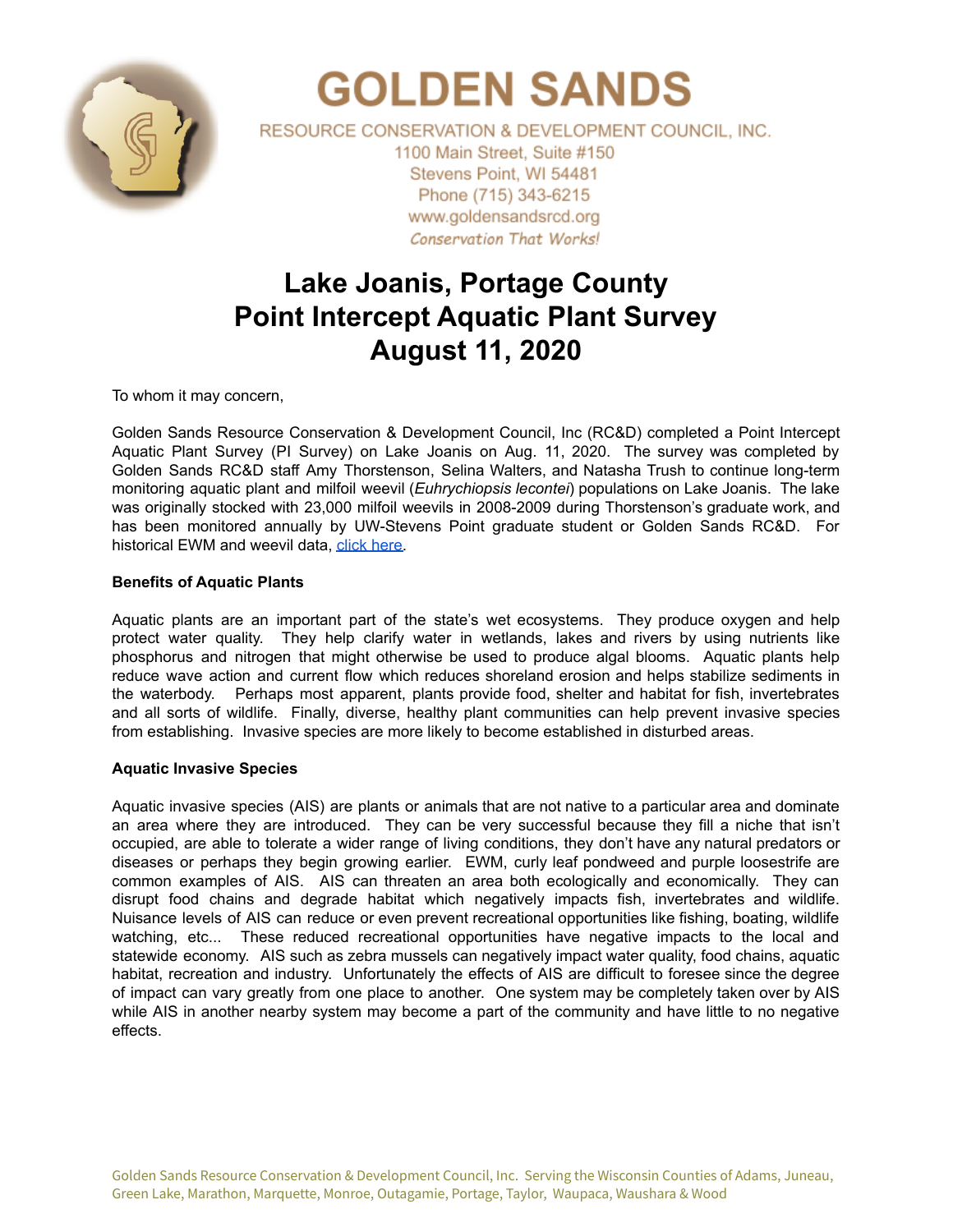#### **Point Intercept Aquatic Plant Surveys**

Illustration of Rake Fullness Rating



Point intercept (PI) surveys are completed by traveling to predetermined GPS points across the lake. Each PI lake map is based on the area and depth specific to that lake. The maps with GPS coordinates are obtained through the WDNR. Lake Joanis contains 102 sample points. Using a GPS, staff traveled by kayak to each of the GPS points. At each point a two-sided rake was used to sample roughly a one foot area of the lake bottom. Sediment type (sand, rock or muck), water depth in half foot increments and the aquatic plant community was recorded. Once the rake is brought to the surface the amount of plant material on the rake is assessed and recorded. The overall fullness of plants on the rake is rated a one, two or three (see illustration to the left). Then the individual species are ranked using one, two or three. All data is recorded on the PI worksheet. Plants seen within six feet of the sample point are recorded as a "visual". (Figure 1 shows a map with survey

points and EWM locations.) Other plants seen on the lake are recorded as a "boat survey". To learn more about PI sampling methods and how data is collected please visit: <http://www.uwsp.edu/cnr-ap/UWEXLakes/Documents/ecology/Aquatic%20Plants/PL-Protocol-2010.pdf>

*Frequency of occurrence* is the percentage of time a species is found out of the total number of points sampled. Not all sample points are capable of supporting plant growth. *Littoral frequency of occurrence* is how often a species is found out of the total number of points that support plant growth. (Shown in Table 1) The deepest depth where plant growth is found is called *maximum depth of plant growth*. *Species richness* is the total number of different species found on the rake while sampling points. *Floristic Quality Index (FQI)* is the ranking of the plants in the lake that compares to an undisturbed lake. The higher the FQI the closer the plant community is to that of an undisturbed system. Approximately 250 lakes across Wisconsin are used to calculate the statewide and ecoregion averages for comparison. Table 2 summarizes the lake's littoral frequency of occurrence, maximum depth of plant growth, species richness and FQI.

It should be noted that plant species may differ from year to year on the following Table 1. GPS coordinates are accurate only within twenty feet and plant communities can shift. Table 1 represents only those species which were detected on the rake during the survey.

#### Table 1: **Species Present**

% Littoral frequency of occurrence: This is calculated by taking the total number of times a species is recorded divided by the total number of points in the lake where plant growth is possible.

\* means <sup>a</sup> non-native species, potentially invasive.

| <b>Common Name</b>      | <b>Scientific Name</b>  | Plant type: floating leaf,<br>free floating, submergent,<br>emergent | % Littoral<br><b>Frequency of</b><br><b>Occurrence</b> |
|-------------------------|-------------------------|----------------------------------------------------------------------|--------------------------------------------------------|
| Eurasian watermilfoil   | Myriophyllum spicatum   | sumbergent                                                           | 35.71                                                  |
| Common waterweed        | Elodea canadensis       | submergent                                                           | 8.33                                                   |
| Slender najad           | Najas flexilis          | submergent                                                           | 1.19                                                   |
| Stonewort               | Nitella Sp              | submergent                                                           | 33.33                                                  |
| Large leaf pondweed     | Potamogeton amplifolius | submergent                                                           | 20.24                                                  |
| Variable pondweed       | Potamogeton gramineus   | submergent                                                           | 3.57                                                   |
| Illinois pondweed       | Potamogeton illinoensis | submergent                                                           | 10.71                                                  |
| Small pondweed          | Potamogeton pusillus    | submergent                                                           | 10.71                                                  |
| Spiral fruited pondweed | Potamogeton spirillus   | submergent                                                           | 1.19                                                   |